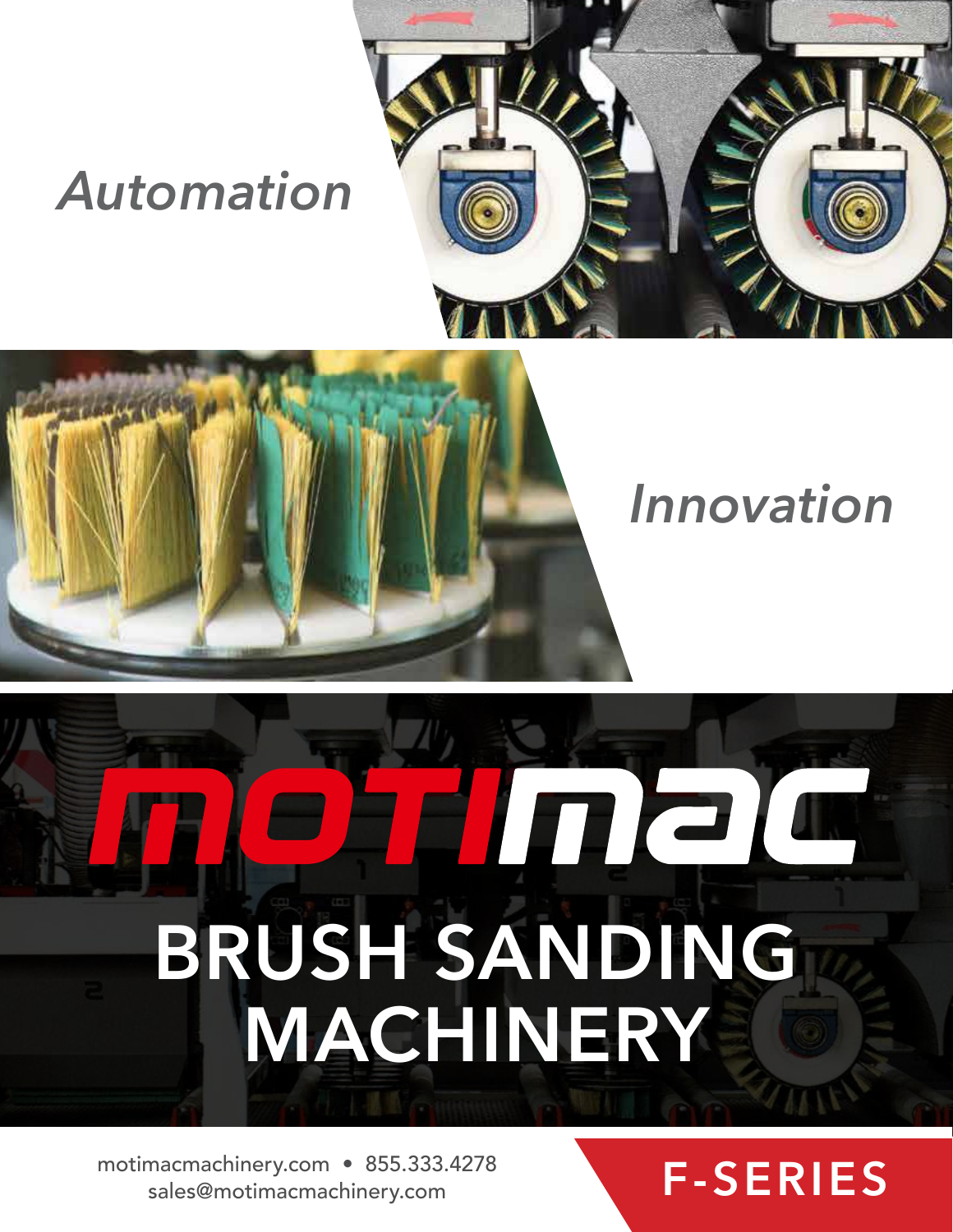

FHDR1300

### Profiled Surface Sander

The FHDR1300 is breaking through traditional designs to improve the sanding process. Sanding is no longer a problem for manufacturing facilities; break that bottle neck and save money in the sanding process with the FHDR1300.

VALUE | SIMPLICITY | QUALITY | CONVENIENCE | PRACTICALITY

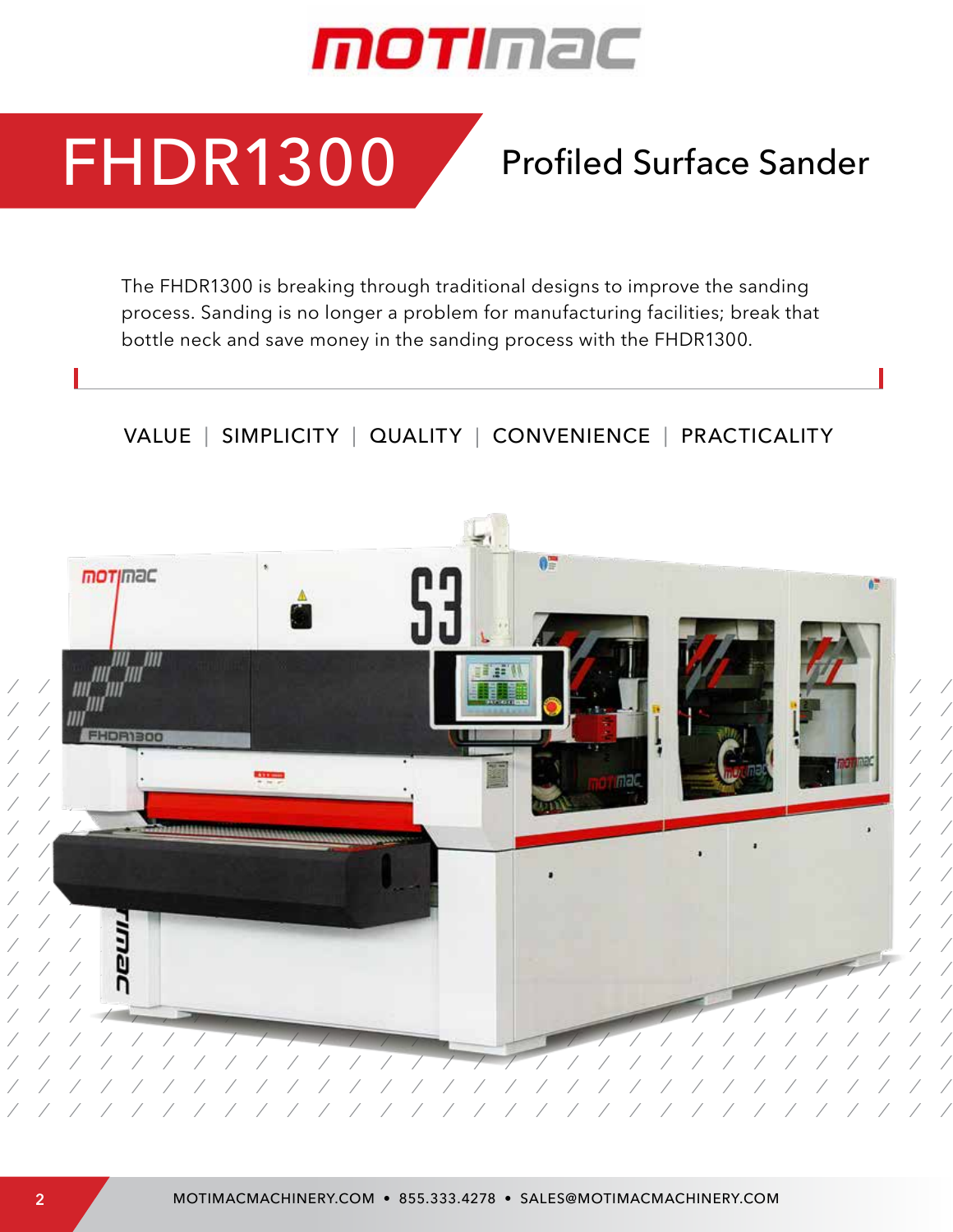### motimac

### FHDR1300 Product Highlights

- The right products to reduce hand sanding labor costs.
- A blend of vertical, circular and horizontal sanding, which is an effective utilization of space.
- With a SIEMENS automatic control system and multitouch screen, the interface is as simple as operating a smart phone.
- Each sanding system works independently, allowing for different applications. From raw wood to sealer sanding, to metal deburring and polishing, the FHDR1300 is the right choice for all your sanding needs.





| <b>TECHNICAL SPECIFICATION</b> | <b>FHDR1300</b>                                |  |  |
|--------------------------------|------------------------------------------------|--|--|
| Max. Working Width             | 51 in.                                         |  |  |
| Min. Working Piece             | 18 in.                                         |  |  |
| <b>Working Thickness</b>       | $.11 - 4.5$ in.                                |  |  |
| <b>Total Motor Power</b>       | 20 kw                                          |  |  |
| Feeding Speed                  | 10 - 56 ft./min                                |  |  |
| <b>Working Air Pressure</b>    | 0.6 MPa                                        |  |  |
| Air Consumption                | $0.1 \text{ m}^3/h$                            |  |  |
| Volume of Dust Collection      | $15000 \text{ m}^3/h$                          |  |  |
| <b>Overall Dimension</b>       | 183 in. x 88 in. x 84 in.                      |  |  |
| Net Weight                     | 12,702 lbs.                                    |  |  |
| Power                          | 460v 3 Phase<br>*Other power options available |  |  |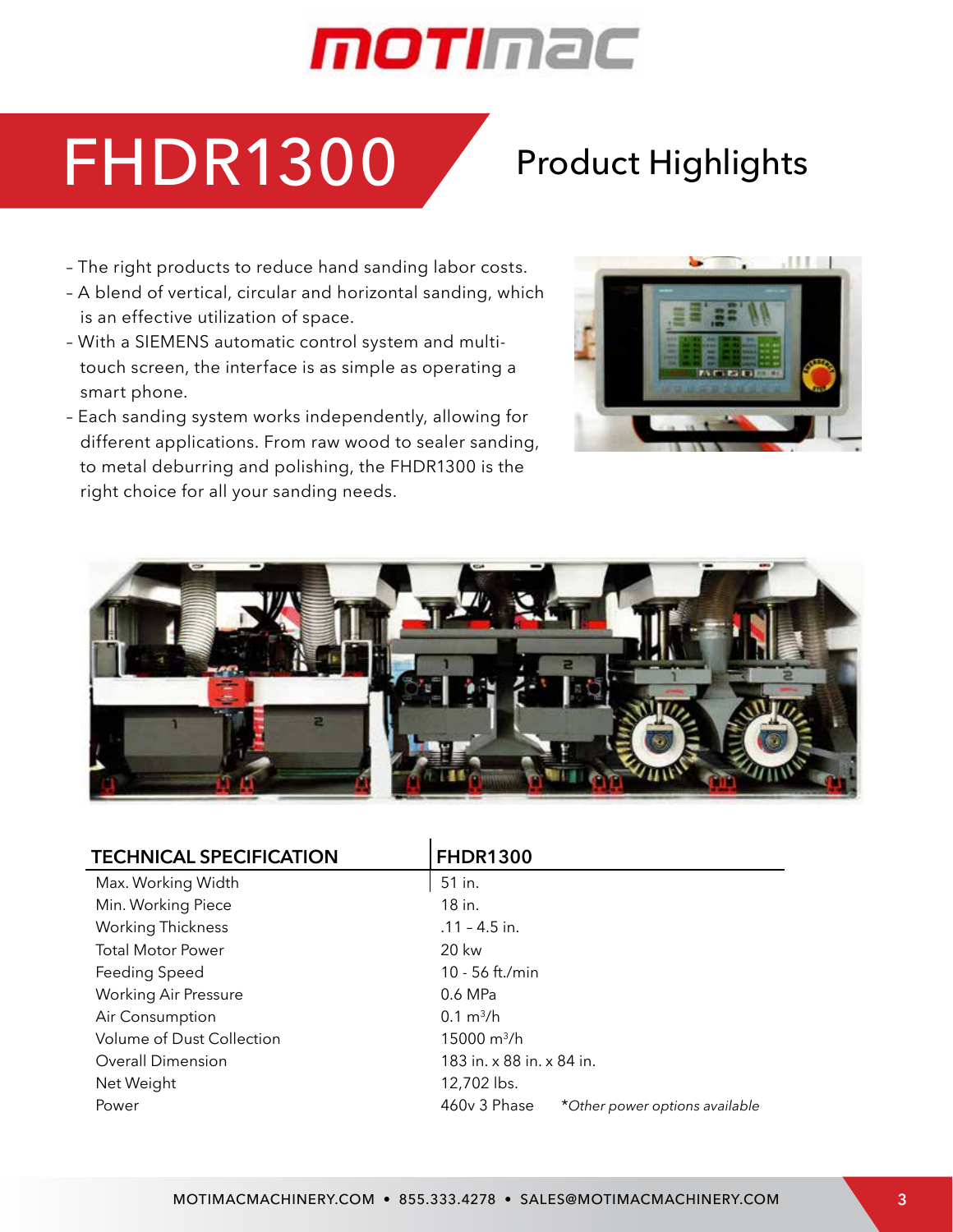

## FH/FD/FR1300N

### Flexible Surface Sander Line

Excellent structural design

A higher caliber configuration improves efficiency, all while achieving the perfect surface finishing

Flexible, ground-breaking, compact, customizible brush machine

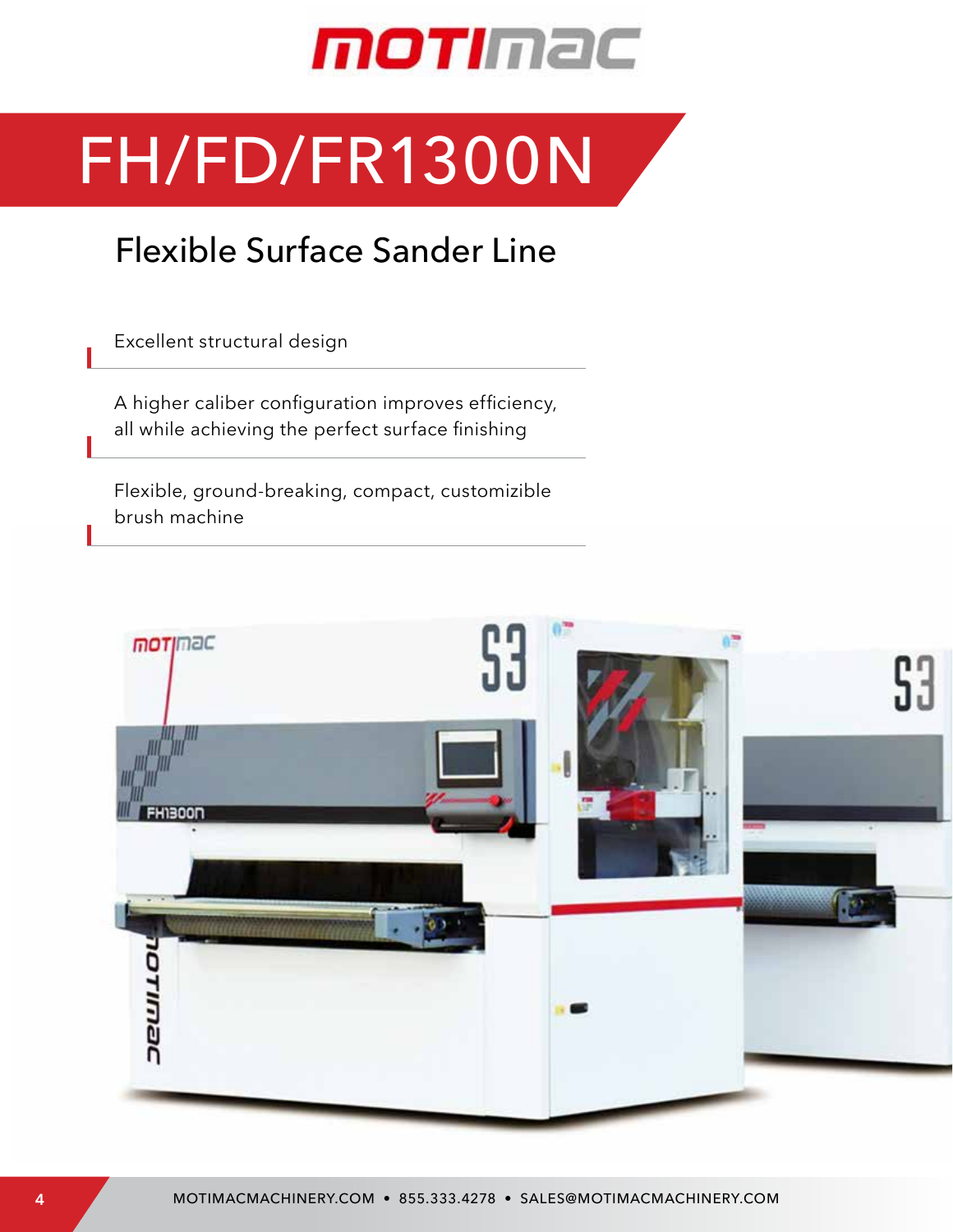



## FD/FR1300N Flexible Surface



- The essential products for Automated Brush Sanding.
- The flexible sanding system which can be a single machine or combination of all three machines.
- It's simplicity, efficiency and variety provides more possibilities with greater control of the sanding process.
- The correct sanding solution available for various applications.
- Easily controlled touch screen.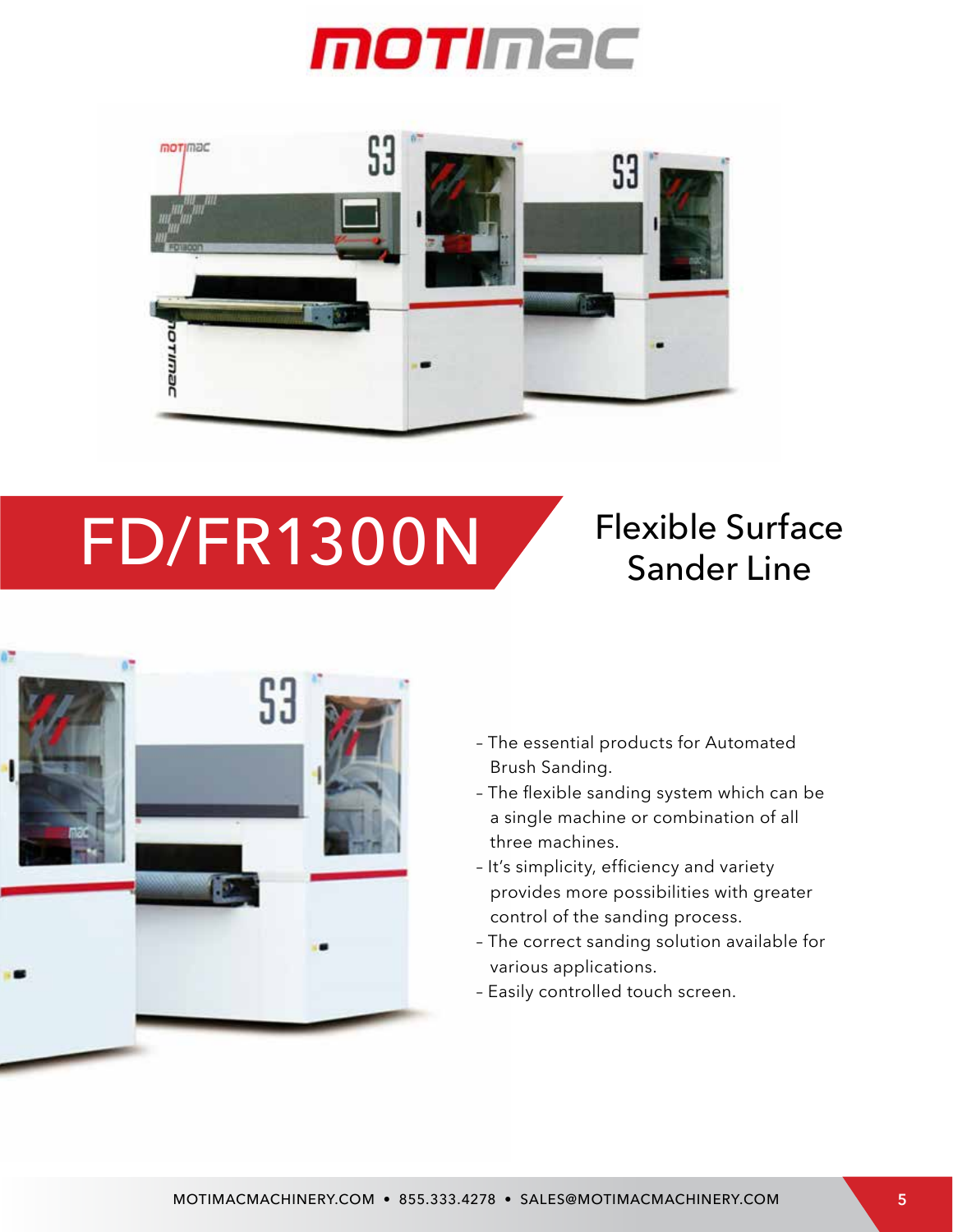

## FH/FD/FR1300N

### Flexible Surface Sander Line



#### **FH1300N**

– Horizontal units of rollers rotate individually and are traversing left and right at the same time, offering superior sanding effect for surface and forward grooves.



#### **FD1300N**

– With adjustable speed control, two units of discs turn in opposite directions. It sands boards in horizontal and vertical directions, providing sanding for surfaces and profiles.



#### **FR1300N**

– Two units of straight sanding heads rotate in opposite directions. Which provides complete sanding of flat and profiled pieces.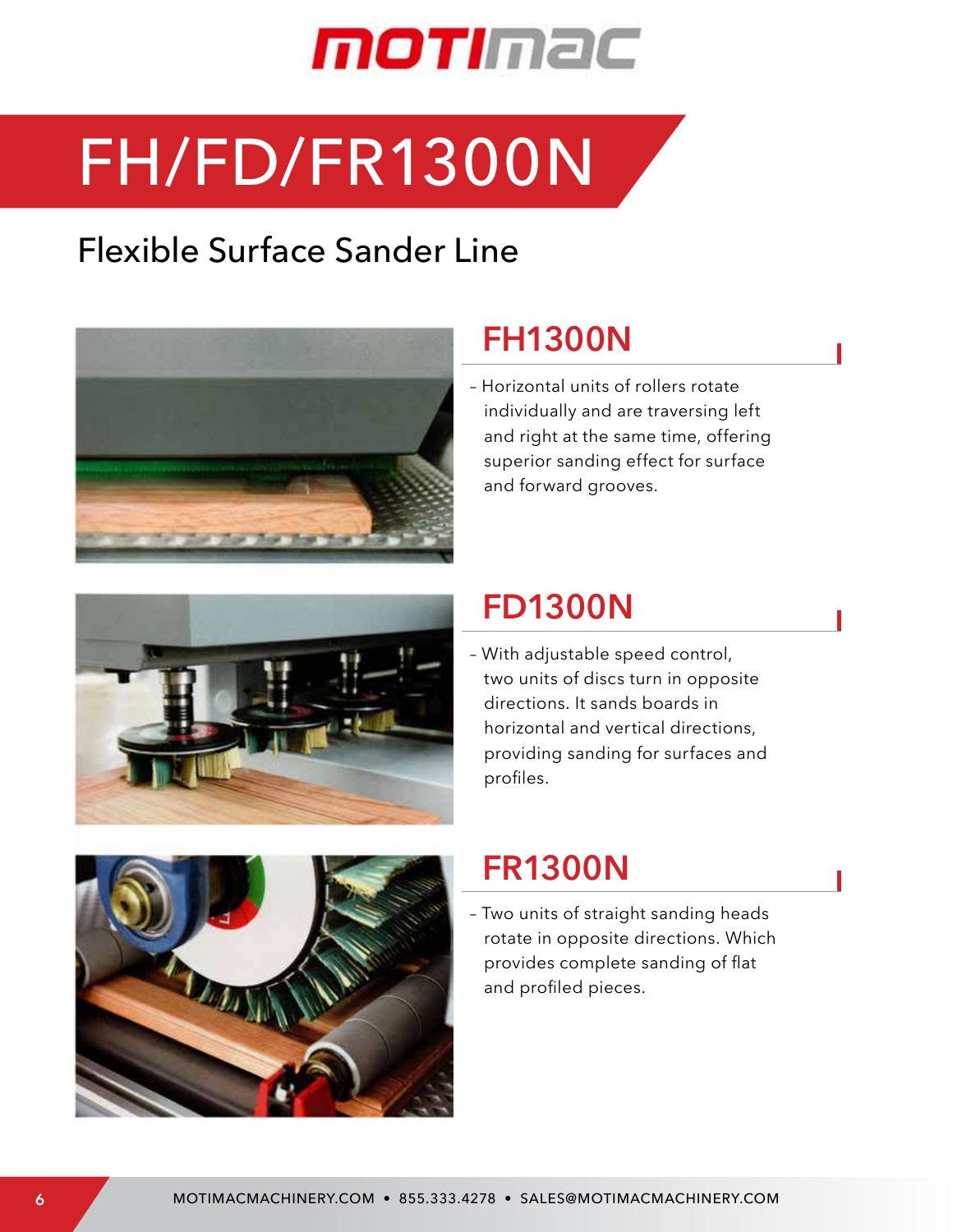

### FH/FD/FR1300N

### Flexible Surface Sander Line

Wood, Metal, Plastic and Composite Sanding



| <b>TECHNICAL SPECIFICATION</b> | <b>FH1300N</b>           | <b>FD1300N</b>           | <b>FR1300N</b>           |
|--------------------------------|--------------------------|--------------------------|--------------------------|
| Max. Working Width             | 51 in.                   | 51 in.                   | 51 in.                   |
| Min. Working Length            | 18 in.                   | 11 in.                   | 15 in.                   |
| <b>Working Thickness</b>       | $.11 - 4.5$ in.          | $.11 - 4.5$ in.          | $.11 - 4.5$ in.          |
| <b>Total Motor Power</b>       | 8.3 kw                   | 5.79 kw                  | 5.24 kw                  |
| Linear Speed of Conveyor Belt  | 10 - 55 ft./min          | 10 - 55 ft./min          | 10 - 55 ft./min          |
| Volume of Dust Collection      | $6100 \text{ m}^3/h$     | 8800 $m^3/h$             | 8800 $m^3/h$             |
| <b>Overall Dimension</b>       | 89 in. x 76 in. x 83 in. | 89 in. x 76 in. x 83 in. | 89 in. x 76 in. x 83 in. |
| <b>Total Weight</b>            | 4630 lbs.                | 4410 lbs.                | 4189 lbs.                |